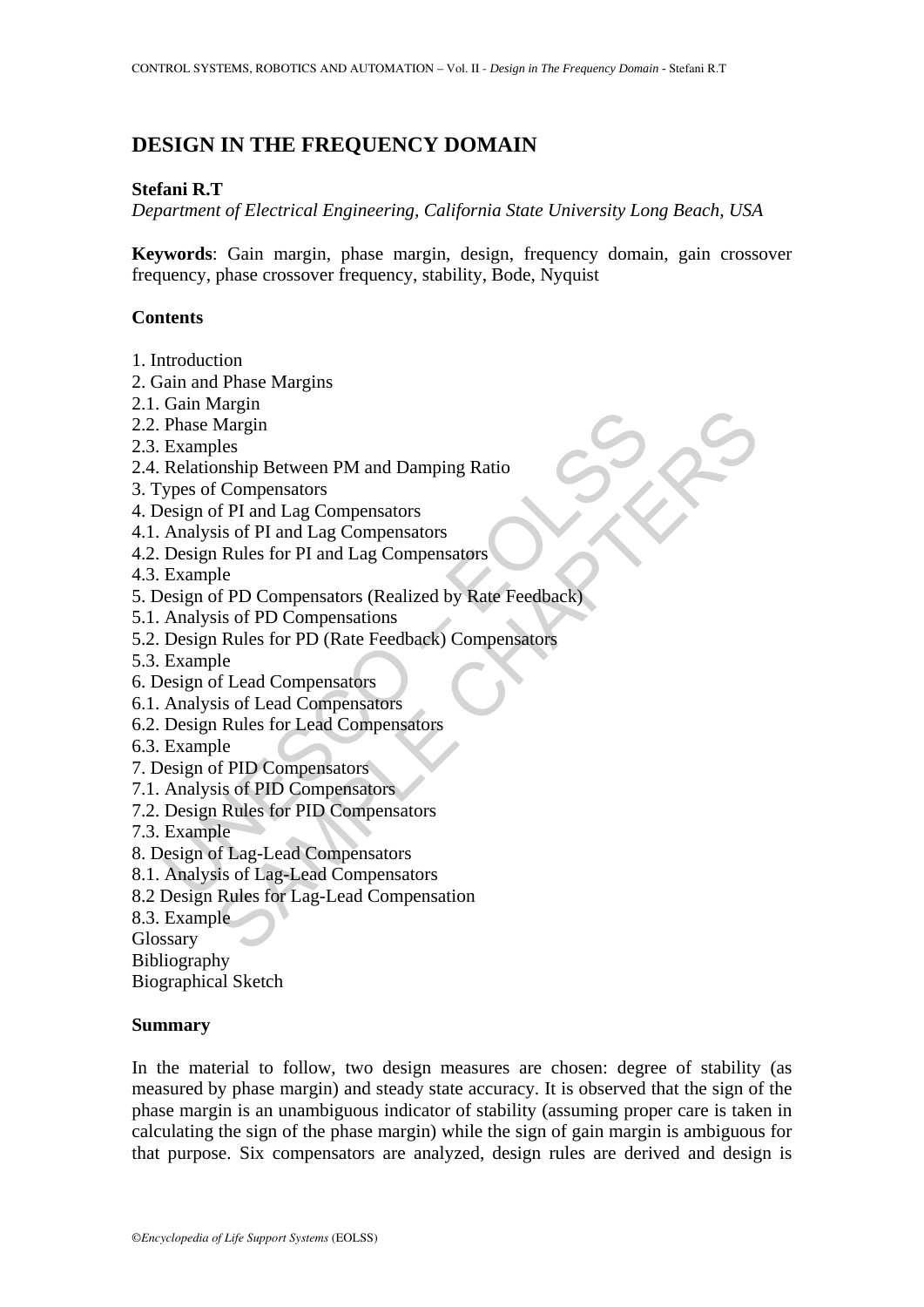applied to a common problem. PI and lag compensators improve steady state accuracy (with a modest loss of stability). PD and lead compensators improved stability (but steady state accuracy is not as good as with PI and lag compensators). PID and lag-lead compensators improved both stability and steady state accuracy, as compared to the system having only the plant and unity feedback.

### **1. Introduction**

Control system science is indebted to the work of pioneers such as Nyquist and Bode who were initially interested in creating regenerative feedback amplifiers in the 1930s and 1940s, largely for application in the communications industry. Nyquist's elegant use of complex variables and Bode's intuitive use of frequency response graphics formed the basis for design methods that remain in common use today.

be purposes of this section, a stable system is defined as one in poles (roots of the controlled characteristic polynomial) are in mean the system will tend toward zero as usual enduct a system will tend toward zero as und Francesos of this section, a stable system is defined and and clouss of the controlled characteristic polynomial) are in the open left (roots of the controlled characteristic polynomial) are in the open left matural respon For the purposes of this section, a stable system is defined as one in which all closedloop poles (roots of the controlled characteristic polynomial) are in the open left-half plane. The natural response of such a system will tend toward zero as time increases and a bounded input will produce a bounded output. Conversely, an unstable system is defined as having at least one closed-loop pole in the open right half plane and/or repeated closed-loop poles along the imaginary (vertical) axis. Such a system possesses an unbounded natural response. A bounded non-zero input produces an unbounded output, unless all closed-loop right half plane poles are cancelled by equal closed-loop right half plane zeros. For purposes of this section, in that latter case, the system shall still be considered to be unstable. The term marginally stable is used here to describe the remaining type of system having simple imaginary (vertical) axis closed-loop poles with all other closed-loop poles being in the open left half plane. Such a system has a bounded natural response, which does not converge to zero as does a stable system. Some bounded inputs produce bounded outputs, while other bounded inputs (having a natural frequency located at a closed-loop imaginary axis pole) produce an unbounded output.

If the system is stable, two commonly used measures of the degree of stability are gain margin and phase margin, which indicate the amount of magnitude and phase change, respectively, required to move the system to marginal stability from stability. These measures indicate the margin by which gain may be changed if the system dynamics are known or, alternatively, the amount by which the assumed system dynamics may be in error, if gain is not changed (or some combination of changes). While the sign of the dB value of gain margin may be positive or negative for stable or unstable minimum-phase or non-minimum phase systems, positive phase margin (if properly calculated as mentioned later) implies that a system is stable. Similarly, negative phase margin implies instability while zero-valued phase margin implies marginal stability, using the stability definitions just presented. We shall therefore use phase margin as a stability measure. Steady state accuracy will also be considered.

Six compensators are considered. PI and lag compensators improve steady state accuracy (possibly to the detriment of stability). PD and lead compensators improve stability (possibly to the detriment of steady state accuracy). PID and lag-lead compensators improve both stability and steady state accuracy. Design rules are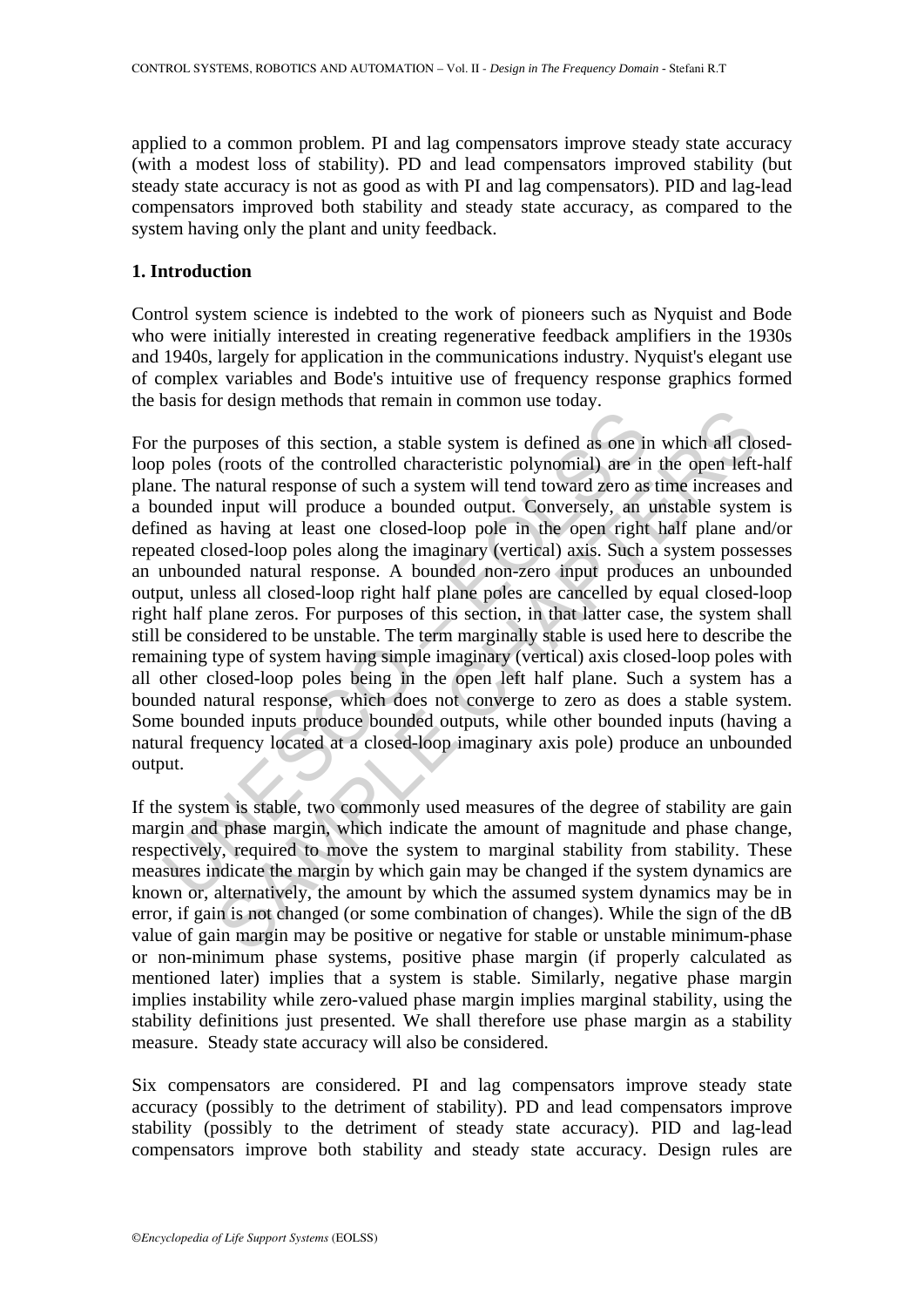suggested and a common plant is used to compare and contrast the use of the six compensators.

#### **2. Gain and Phase Margins**

Figure 1a shows a typical control system whose degree of stability is to be evaluated. In Figure 1b, a gain K is added to the forward path, in an effort to measure the degree stability of the system. For convenience, when K=1 in Figure 1b, the system will be referred to as being nominal in that the original system of Figure 1a emerges. The transfer function including K is



Figure 1: Control System Nomenclature (a) Nominal System (b)Gain Included to Obtain GM and PM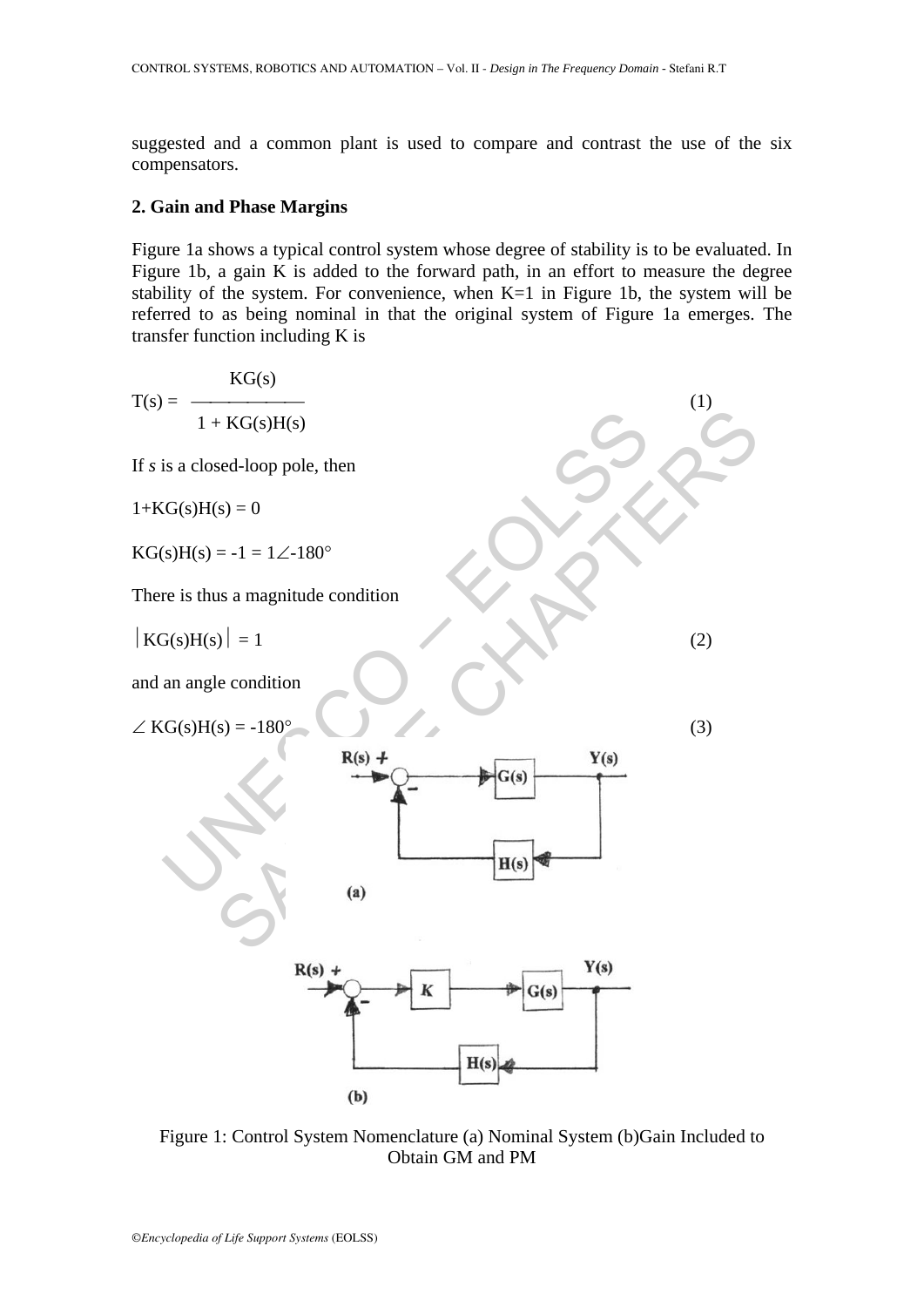It is of interest to know how much adjustment of K from the nominal value of 1 is required to make the system marginally stable. There are at least two possibilities: the magnitude of K can change to a value called the gain margin (GM) while the phase does not change or the phase of K can change by the negative of an angle called the phase margin (PM), while the magnitude does not change. To find GM and PM,

1. Adjust the system magnitude until the system becomes marginally stable by selecting K to be a positive real number with zero phase angle, that is,  $K=GM\angle 0^{\circ}$ .

2. Adjust the system phase until the system becomes marginally stable by selecting K=1∠-PM.

#### **2.1. Gain Margin**

out of the gain star and the system is may be a positive real number called the gain<br>
eral, if K is to be adjusted until the system becomes marginal<br>
ominator of (1) is zero for some value of s that is purely imagit<br>
d jo 31. above, K is to be a positive real number called the gain margin (GM<br>
K is to be adjusted until the system becomes marginally stable, then<br>
To for (1) is zero for some value of s that is purely imaginary. Let that<br>
The Following 1, above, K is to be a positive real number called the gain margin (GM). In general, if K is to be adjusted until the system becomes marginally stable, then the denominator of (1) is zero for some value of s that is purely imaginary. Let that s be called j $\omega_{PC}$ . Then (3) can be solved to obtain  $\omega_{PC}$ 

 $\angle G(j\omega_{PC})H(j\omega_{PC}) = -180^{\circ}$  (4)

The frequency  $\omega_{PC}$  is called the phase crossover frequency. The GM follows from (2) with  $s = j\omega_{PC}$ 

$$
K = GM = \frac{1}{|G(j\omega_{PC})H(j\omega_{PC})|}
$$
 (5)

With  $K = GM$ , the system is marginally stable. Since the dB of some magnitude m is

$$
dB(m) = 20 log_{10}(m)
$$

it follows that

 $dB(GM) = dB(\vert G(j\omega_{PC})H(j\omega_{PC}) \vert)$ 

#### **2.2. Phase Margin**

Following 2, above, K is to have a unity magnitude and a phase equal to the negative of the phase margin (PM). Again, the denominator of  $(1)$  is zero for some value of s that is purely imaginary. Now, let that s be called  $i\omega_{GC}$ . Then (2) can be solved to obtain  $\omega_{GC}$ . assuming the magnitude of K to be 1.

$$
|G(j\omega_{GC})H(j\omega_{GC})| = 1
$$
 (6)

The frequency  $\omega_{\text{GC}}$  is called the gain crossover frequency. For that frequency, (3) can be solved to obtain PM, knowing that the phase of K is –PM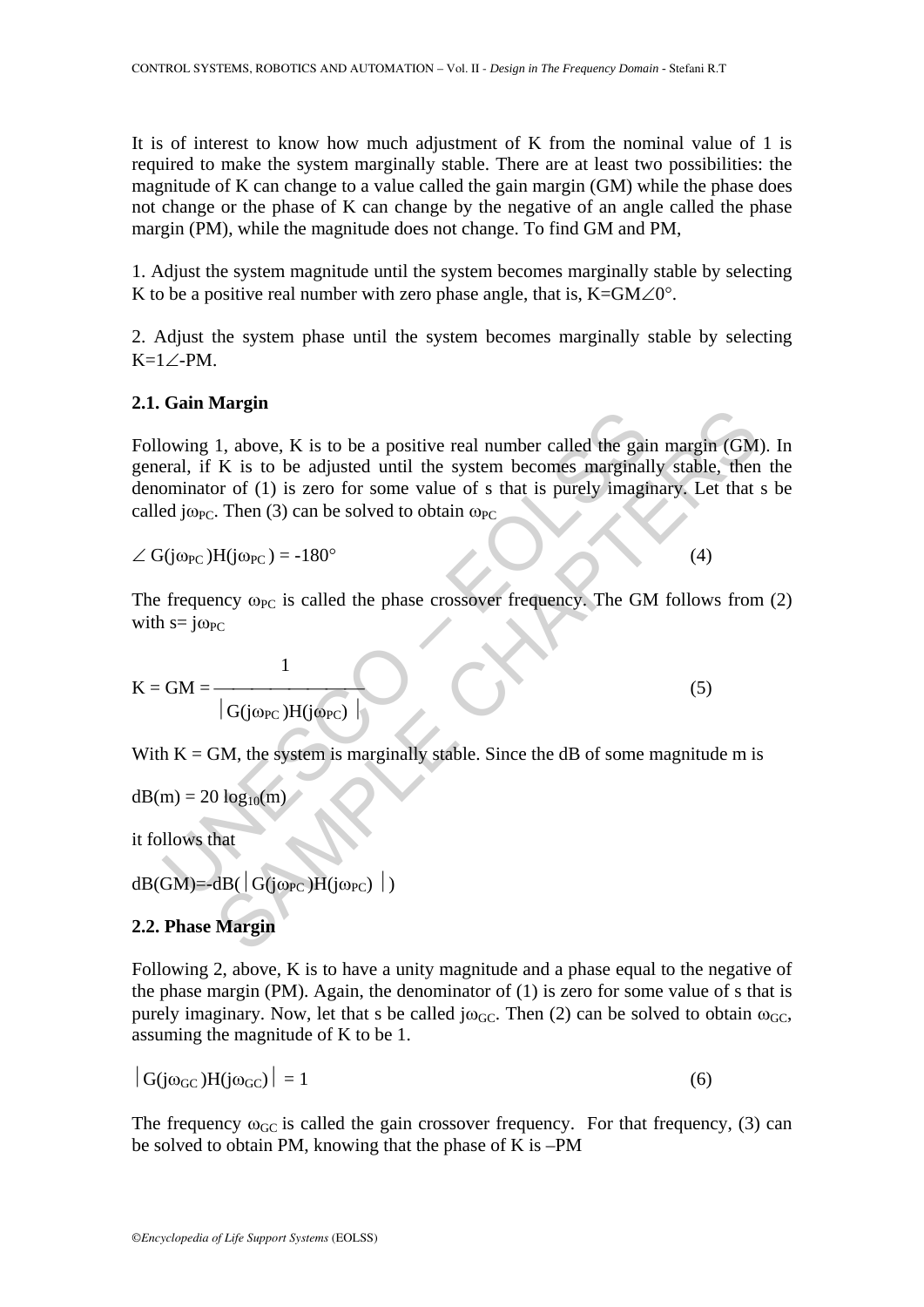$-PM + \angle G(j\omega_{GC})H(j\omega_{GC}) = -180^{\circ}$ 

 $PM = 180^{\circ} + \angle G(j\omega_{GC})H(j\omega_{GC})$  (7)

Ideally, a stable system should be designed with sufficient gain margin and phase margin, that any expected combination of gain change and uncertainty as to plant dynamics will not generate instability.

expressed as a negative angle. As frequency increases, the pressively more negative angle. As frequency increases, the generical expressively more negative or less negative, but is always expressively more negative or les and 1 and the concurred concerting. The total of the sign of the sign of the sign of the sign of the sign of the sign of the sign of the sign of the sign of the sign a complete Nyquist plot, that if G(s)H(s) is a rational Suppose the type of system stability (stable, marginally stable or unstable) is unknown. Can gain margin or phase margin be used to determine stability type (as well as degree of stability)? The next two examples illustrate the fact that the sign of dB(GM) is ambiguous in determining stability. What about using the sign of the phase margin? It is imperative that PM be calculated correctly. At low frequency, the phase of  $G(s)H(s)$  can be expressed as a negative angle. As frequency increases, that phase becomes progressively more negative or less negative, but is always expressed as a negative angle, until the frequency is reached where the magnitude  $|G(i\omega_{GC})|$  equals one thus defining  $\omega_{GC}$ . Then, PM = 180° +  $\angle$  G(j $\omega_{GC}$ ). It has often been observed, using a complete Nyquist plot, that if  $G(s)H(s)$  is a rational polynomial ratio in s with no poles or zeros in the open right half plane, and there is only one value of  $\omega_{\rm GC}$  then a positive value of PM occurs for a stable system, a negative value occurs for an unstable system, and a zero value occurs for a marginally stable system.

It is my experience, based on many examples, that if phase is calculated as mentioned above, the sign of PM is also an unambiguous indicator of stability type for nonminimum phase systems, when there is only one value of  $\omega_{\text{GC}}$ . While that is not a proof, the lack of a counter example is encouraging. Of course, whenever type of stability is in doubt, as when there are multiple values of  $\omega_{\text{GC}}$  with PM of differing sign, one can be more certain by examining the complete Nyquist plot or the root locus. In the following examples, the sign of the PM is an unambiguous indicator of stability type.

#### **2.3. Examples**

Consider two nominal systems. The first is

$$
G_1(s)H_1(s) = \frac{10(s+10)^2}{s^2(s+2)}
$$

From the Bode plot of Figure 2,  $\omega_{PC} = 7.75$  rad/sec, GM = 0.3 (-10.5 dB),  $\omega_{GC} = 14.6$ rad/sec, PM =  $28.9^{\circ}$ . Notice from the root locus of Figure 3 (with K=1) that the nominal system is stable having closed-loop poles at -2.96±j12.5 and -6.1.

The second system is

$$
G_2(s)H_2(s) = \frac{10}{s(s+2)^2}
$$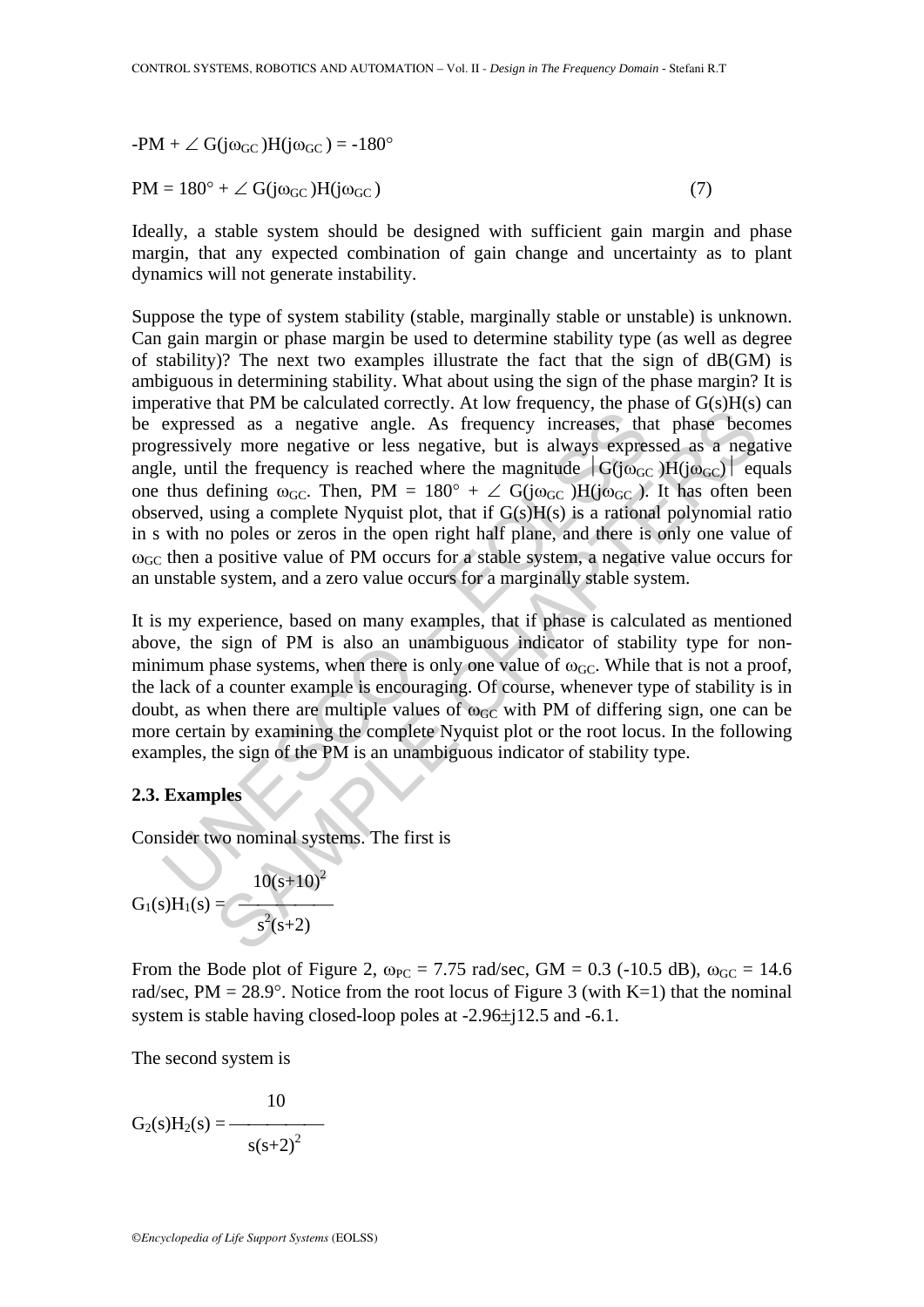From the Bode plot of Figure 4,  $\omega_{PC} = 2$  rad/sec, GM = 1.6 (+4.1dB),  $\omega_{GC} = 1.56$ rad/sec,  $PM = 14.2^{\circ}$ . From the root locus of Figure 5 (with K=1) the nominal system is stable having closed-loop poles at -0.17±j1.65 and -3.65. The first system is stable with a positive dB(GM) while the second system is stable with a negative dB(GM). Both stable systems have positive PM.

Each system becomes unstable if the factor 10 changes by more than the limit imposed by the gain margin. The first system becomes unstable if the factor of 10 is multiplied 0.2 (-14 dB) which is more negative in dB than the allowed value of  $GM = 0.3$  (-10.5) dB). The second system becomes unstable if the factor of 10 is multiplied 2, which is more than the allowed value of 1.6. The resulting unstable systems are

$$
G_1(s)H_1(s) = \frac{2(s+10)^2}{s^2(s+2)}
$$
  

$$
G_2(s)H_2(s) = \frac{20}{s(s+2)^2}
$$

System 1 is now unstable with GM =  $3.5$  dB and PM =  $-7^{\circ}$  while System 2 is unstable with GM =  $-1.9$ dB and PM =  $-6.2^{\circ}$ . The unstable systems both have negative values of PM, while the sign of  $dB(GM)$  is positive for one system and negative for the other. In the next section, it is noted that PM is also related to the damping ratio; hence, time response is also dependent on PM.



Figure 2 Bode Plot of  $G_1(s)H_1(s)$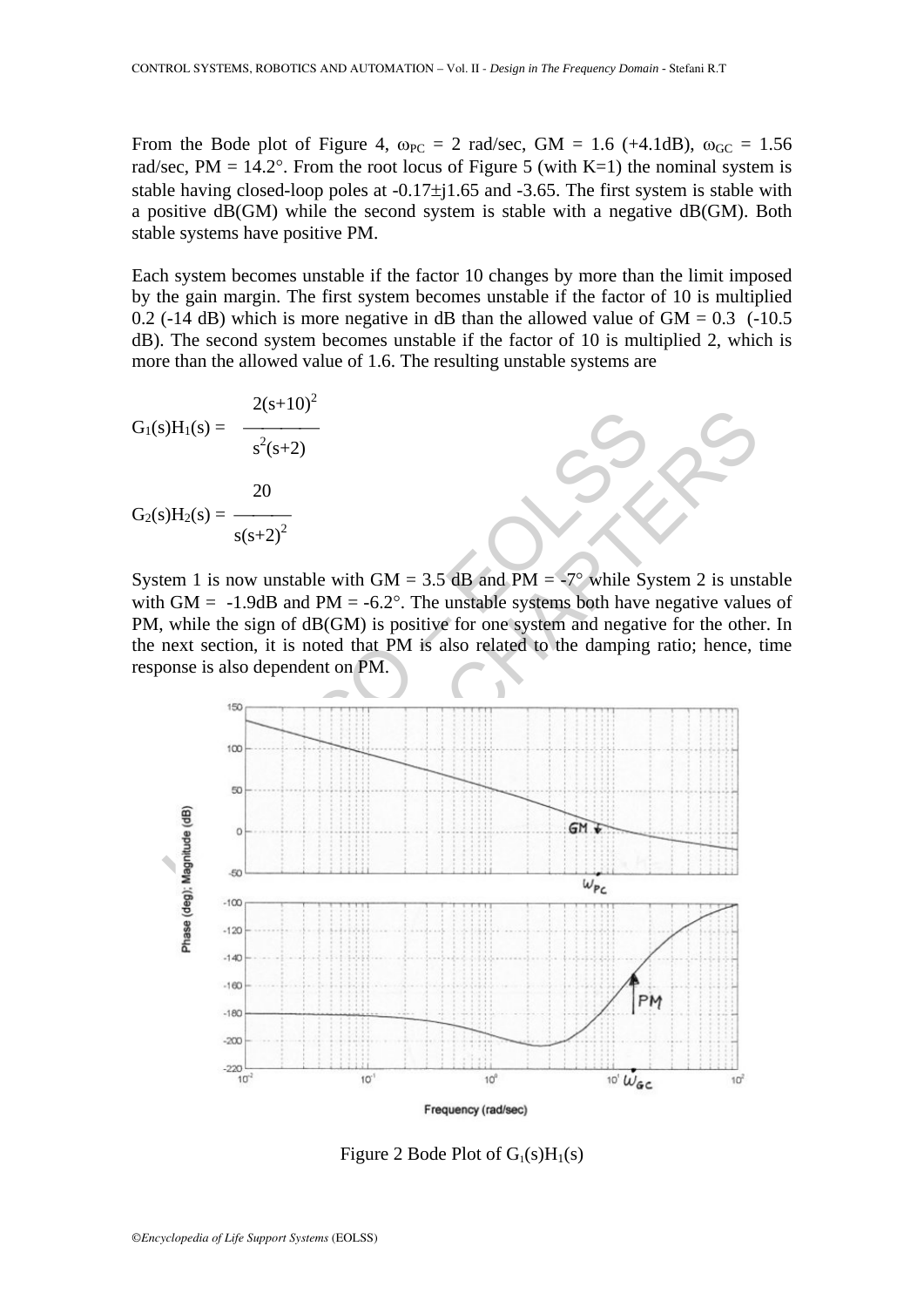

Figure 4 Bode Plot of  $G_2(s)H_2(s)$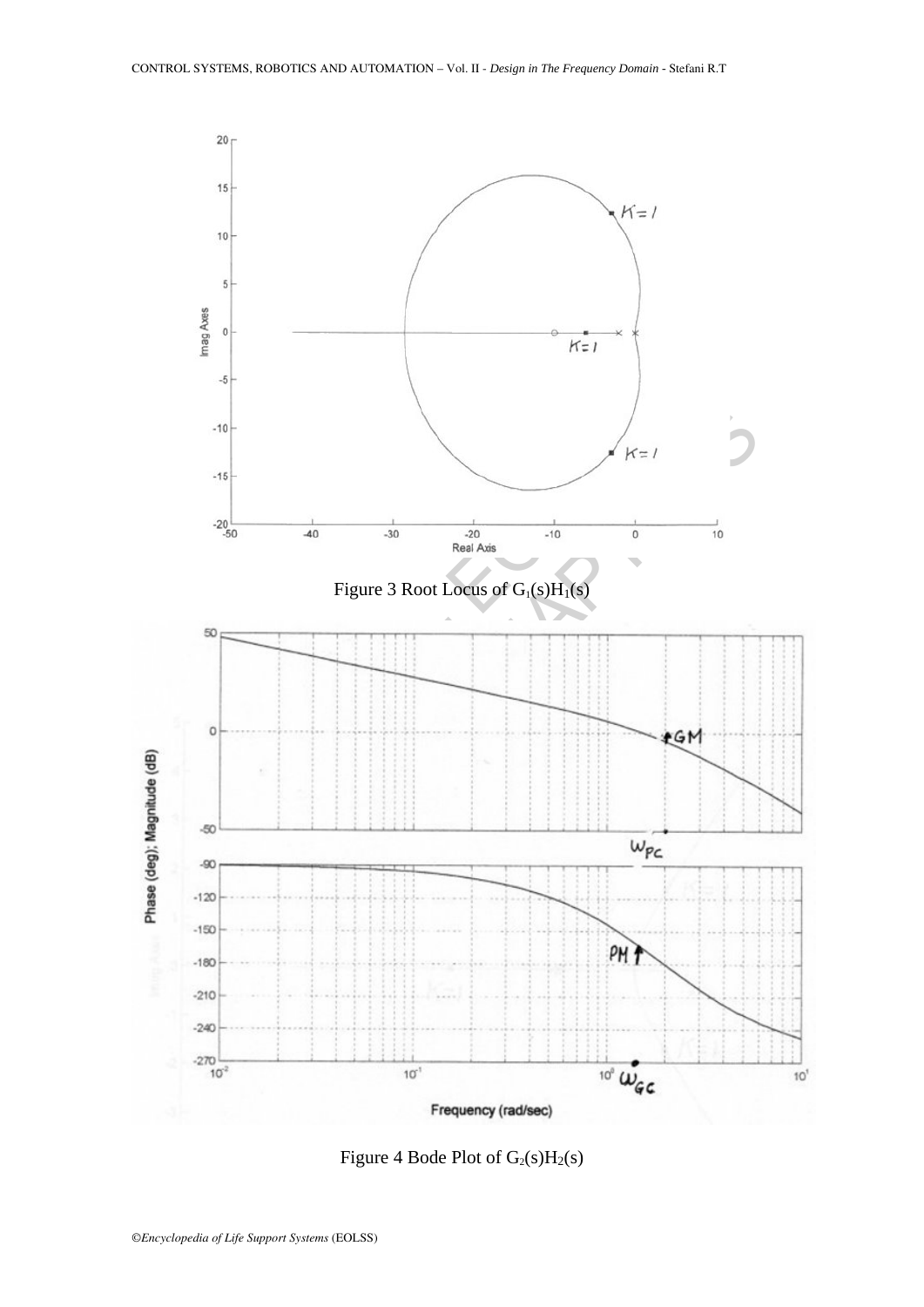

## TO ACCESS ALL THE **24 PAGES** OF THIS CHAPTER, Click here

#### **Bibliography**

Bode H.A. (1945). *Network Analysis and Feedback Amplifier Design*. Van Nostrand, Princeton, NJ. [Bode's classic work].

Nyquist H. (1932) Regeneration Theory. *Bell Systems Tech. J*., **11**, 126-137. [Nyquist's classic work].

Stefani R.T. (1996) Gain Margin and Phase Margin. *The Control Handbook*, CRC Press. pp152-156. [A concise coverage of gain and phase margin].

Stefani R.T., Savant R.T., Shahian B., and Hostetter G.H. (1994) *Design of Feedback Control Systems*. Oxford University Press. [This textbook discusses control theory, frequency response design and root locus design. Many practical design examples are presented].

#### **Biographical Sketch**

**Dr. Raymond T Stefani** is a Professor of electrical engineering at the California State University, Long Beach (California, USA). His teaching assignments include circuit analysis and control systems at both